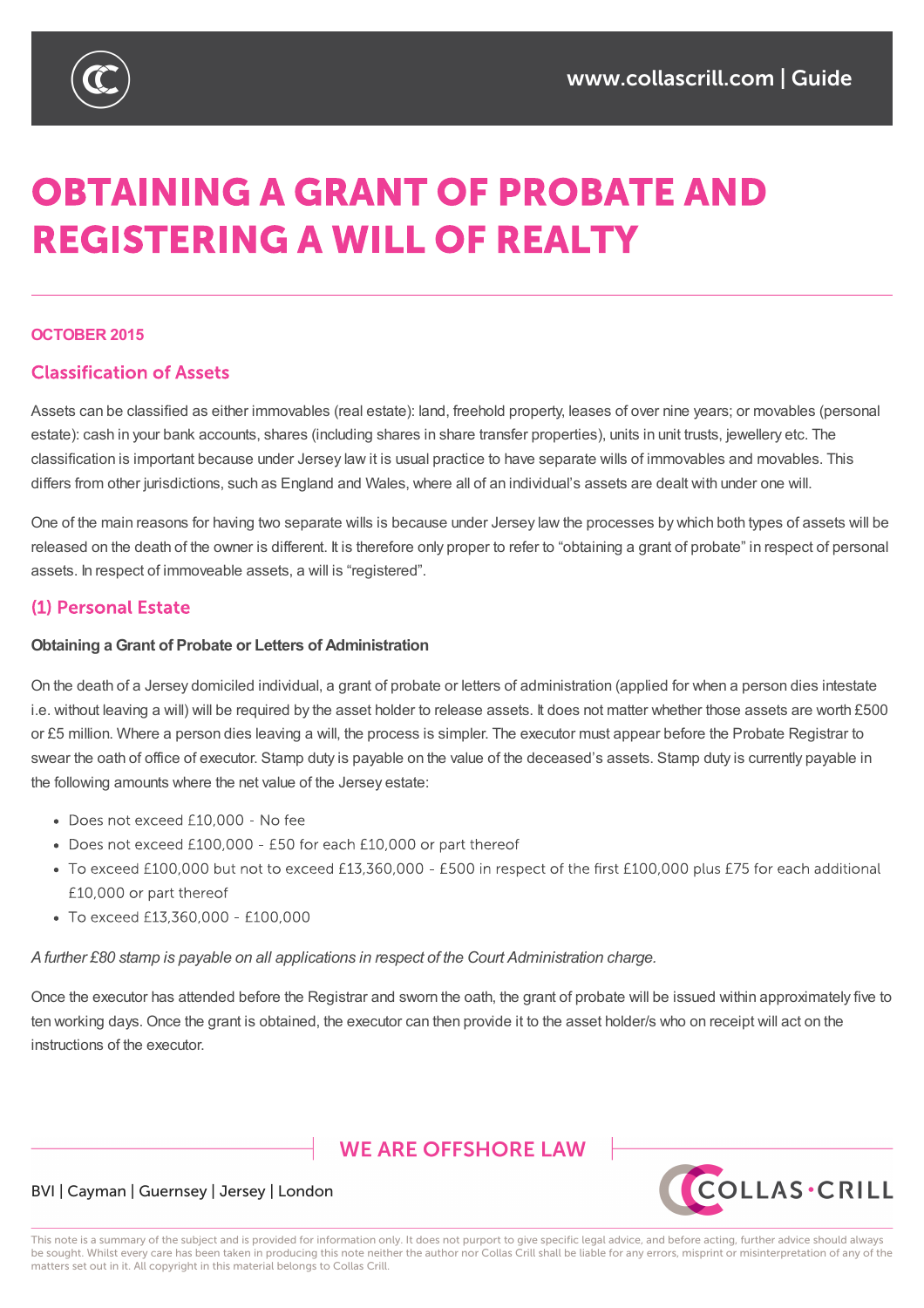If the deceased died without leaving a will then the process is more complicated. Firstly, it needs to be determined who is entitled to take out the letters of administration; that is, who is the deceased's "principal heir".

ten working days. Once the grant is obtained, the executor can then provide it to the asset holder/s who on receipt will act on the

1. If the deceased dies leaving a spouse/civil partner, then the spouse/civil partner is the principal heir;

*Afurther £80 stamp is payable on all applications in respect of the Court Administration charge.*

- 2. If the person dies without leaving a spouse or civil partner but leaves children then the eldest son is the principal heir; or the eldest daughter (if no sons);
- 3. If the deceased dies without leaving a spouse/civil partner or children then their oldest male sibling is the principal heir.

It is the principal heir who takes on the role of administrator. Should that person not wish to act then they will have to renounce their entitlement and the next in line will be entitled to take out the grant. In these circumstances when attending on the Probate Registrar to swear the oath of office of administrator, the administrator will have to provide an affidavit (sworn by an independent individual) setting out the family circumstances of the deceased and showing who is entitled to take out the grant. Subject to the Probate Registrar being satisfied by that evidence, the grant will issue between five to seven working days after the appointment. Stamp duty will also be chargeable as set out above.

## **Appointing an Attorney**

Not all executors or administrators wish to carry out the administration of an estate themselves, particularly if the estate is complicated. In such circumstances, the executor or administrator can grant a power of attorney to a law firm who will make the application to the Probate Registry on their behalf. The attorney will also carry out the administration of the estate on behalf of the executor or administrator.

Collas Crill has a registered executor company, Collas Crill Executors Limited, that regularly takes powers of attorney from executors and administrators.

# (2) Real Estate

When registering a Will of Realty, Immoveable assets are dealt with very differently under Jersey law. There is no executor of a will of immoveable estate and the property passes automatically by law on the death of the deceased to his or her heirs at law ("le mort saisit le vif"). An individual's heirs at law are as follows:

- 1. If the deceased dies leaving a spouse or civil partner and no children, then the spouse/civil partner is the heir at law;
- 2. If the deceased dies leaving a spouse or civil partner and children, then all are the heirs at law and take the property in equal shares as tenants in common;
- 3. If any children have predeceased the deceased leaving children, then their children will stand in the footsteps of the deceased parent;
- 4. If the deceased dies without leaving a spouse/civil partner or children then their sibling or siblings are their heirs at law.

Until a will of realty is registered, it is the heirs at law who own the property. That ownership changes on registration of the will to those

**WE ARE OFFSHORE I AW** 



#### BVI | Cayman | Guernsey | Jersey | London

This note is a summary of the subject and is provided for information only. It does not purport to give specific legal advice, and before acting, further advice should always be sought. Whilst every care has been taken in producing this note neither the author nor Collas Crill shall be liable for any errors, misprint or misinterpretation of any of the matters set out in it. All copyright in this material belongs to Collas Crill.

When registering a Will of Realty, Immoveable assets are dealt with very differently under Jersey law